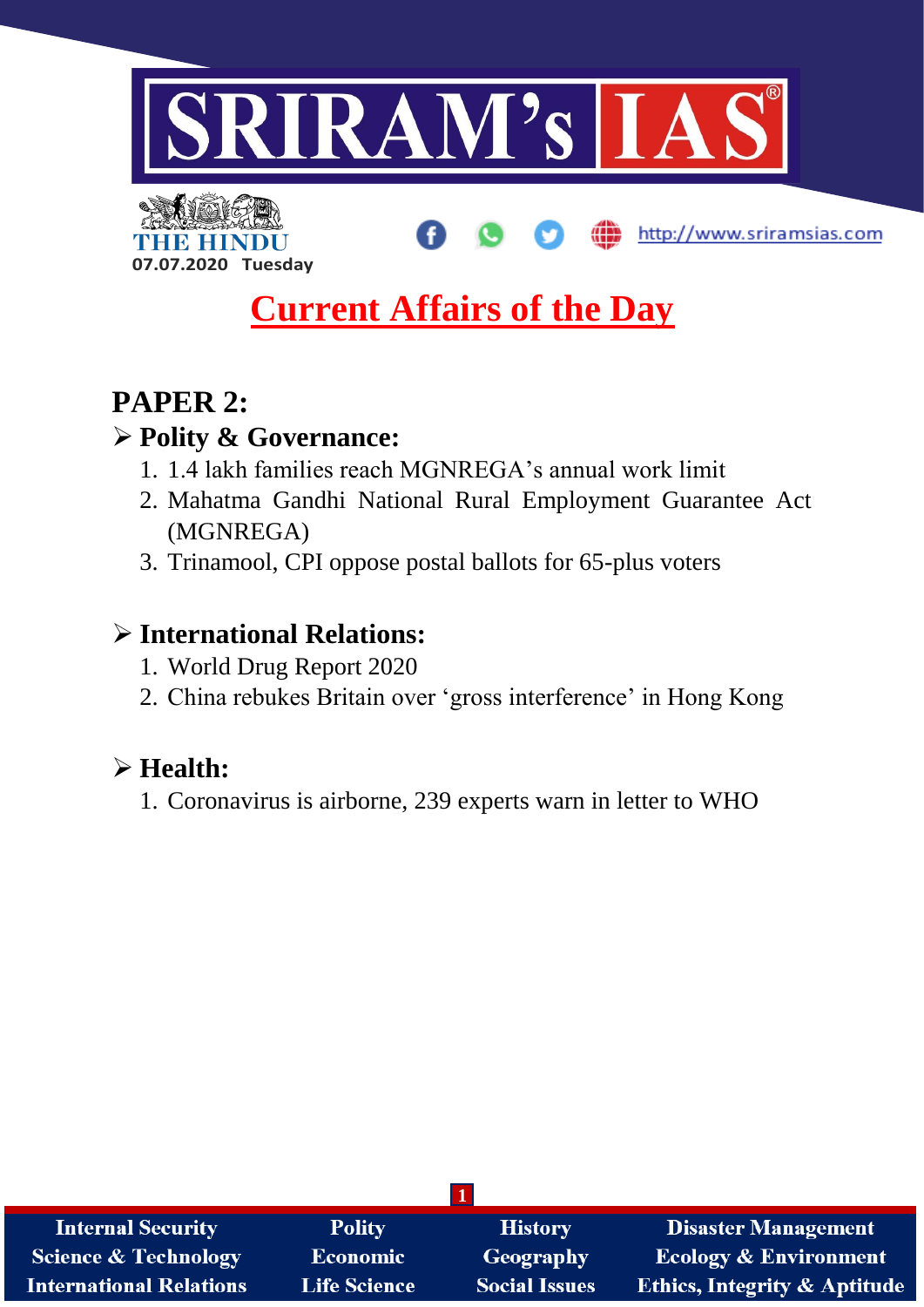

#### **Coronavirus is airborne, 239 experts warn in letter to WHO**

#### **Key Points:**

- $\triangleright$  If airborne transmission is a significant factor, especially in crowded spaces with poor ventilation, the consequences for containment will be significant.
- $\triangleright$  Masks may be needed indoors, even in socially distant settings. Health care workers may need N95 masks that filter out even the smallest respiratory droplets as they care for coronavirus patients.

#### **Filters may help:**

- $\triangleright$  Ventilation systems in schools, nursing homes, residences and businesses may need to minimise recirculating air and add powerful new filters. Ultraviolet lights may be needed to kill viral particles floating in tiny droplets indoors.
- $\triangleright$  The WHO has long held that the coronavirus is spread primarily by large respiratory droplets that, once expelled by infected people in coughs and sneezes, fall quickly to the floor.

#### **1.4 lakh families reach MGNREGA's annual work limit**

- $\triangleright$  At least 1.4 lakh poor rural households have already completed their quota of 100 days of work under the **Mahatma Gandhi National Rural Employment Guarantee Act (MGNREGA)** in the first three months of the year, and will not be eligible for further benefits under the scheme for the rest of the year. Another seven lakh households have completed 80 days and are on the verge of running out of work as well, according to the scheme's database.
- $\triangleright$  With COVID-19 pandemic and the lockdown resulting in thousands of unemployed migrant workers returning to their villages and now dependent on MGNREGA wages, activists are urging the government to increase the limit to at least 200 days per household.
- $\triangleright$  The MGNREGA scheme contains a provision for districts affected by drought or other natural disasters to request an expansion of the scheme to allow for 150 days of work per household. Given that COVID-19 was declared a national disaster, activists have demanded that this provision be implemented immediately.
- $\triangleright$  Overall, 23 lakh households have already completed 60 days of work.

| <b>Internal Security</b>        | <b>Polity</b>       | <b>History</b>       | <b>Disaster Management</b>              |  |
|---------------------------------|---------------------|----------------------|-----------------------------------------|--|
| <b>Science &amp; Technology</b> | <b>Economic</b>     | Geography            | Ecology & Environment                   |  |
| <b>International Relations</b>  | <b>Life Science</b> | <b>Social Issues</b> | <b>Ethics, Integrity &amp; Aptitude</b> |  |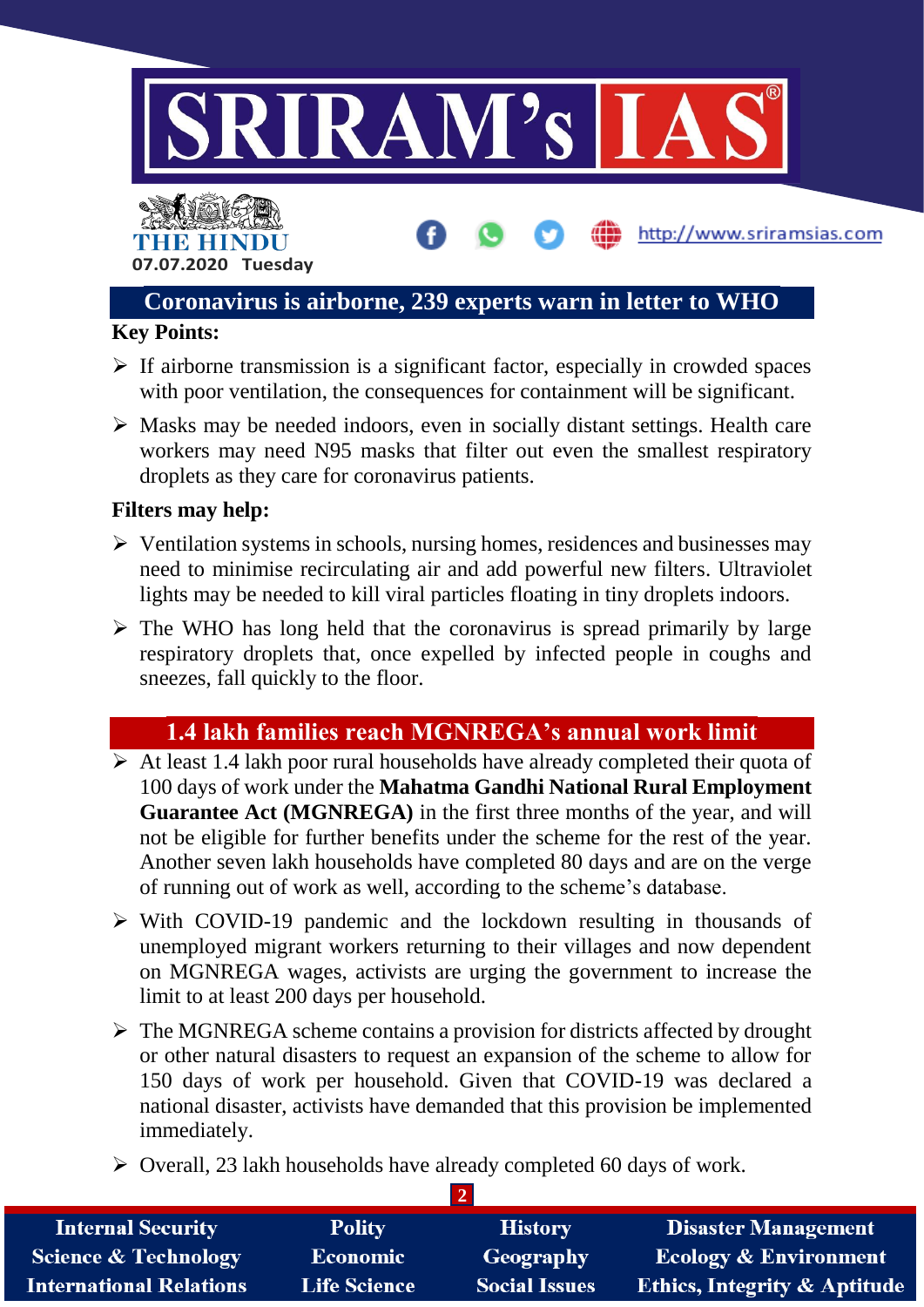





#### **Value Added Information**

**Mahatma Gandhi National Rural Employment Guarantee Act (MGNREGA):**

- The scheme was introduced as a social measure that guarantees **"the right to work".**
- $\triangleright$  The key tenet of this social measure and labour law is that the local government will have to **legally provide at least 100 days of wage employment in rural India to enhance their quality of life.**

#### **Key objectives:**

- $\triangleright$  Generation of paid rural employment of not less than 100 days for each worker who volunteers for unskilled labour.
- $\triangleright$  Proactively ensuring social inclusion by strengthening livelihood base of rural poor.
- $\triangleright$  Creation of durable assets in rural areas such as wells, ponds, roads and canals.
- $\triangleright$  Reduce urban migration from rural areas.
- $\triangleright$  Create rural infrastructure by using untapped rural labour.

#### **The following are the eligibility criteria for receiving the benefits under MGNREGA scheme:**

- $\triangleright$  Must be Citizen of India to seek NREGA benefits.
- $\triangleright$  Job seeker has completed 18 years of age at the time of application.
- $\triangleright$  The applicant must be part of a local household (i.e. application must be made with local Gram Panchayat).
- $\triangleright$  Applicant must volunteer for unskilled labour.

#### **Key facts related to the scheme:**

 The **Ministry of Rural Development (MRD),** Govt of India is monitoring the entire implementation of this scheme in association with state governments.

| <b>Internal Security</b>        | <b>Polity</b>       | <b>History</b>       | <b>Disaster Management</b>              |  |
|---------------------------------|---------------------|----------------------|-----------------------------------------|--|
| <b>Science &amp; Technology</b> | <b>Economic</b>     | Geography            | <b>Ecology &amp; Environment</b>        |  |
| <b>International Relations</b>  | <b>Life Science</b> | <b>Social Issues</b> | <b>Ethics, Integrity &amp; Aptitude</b> |  |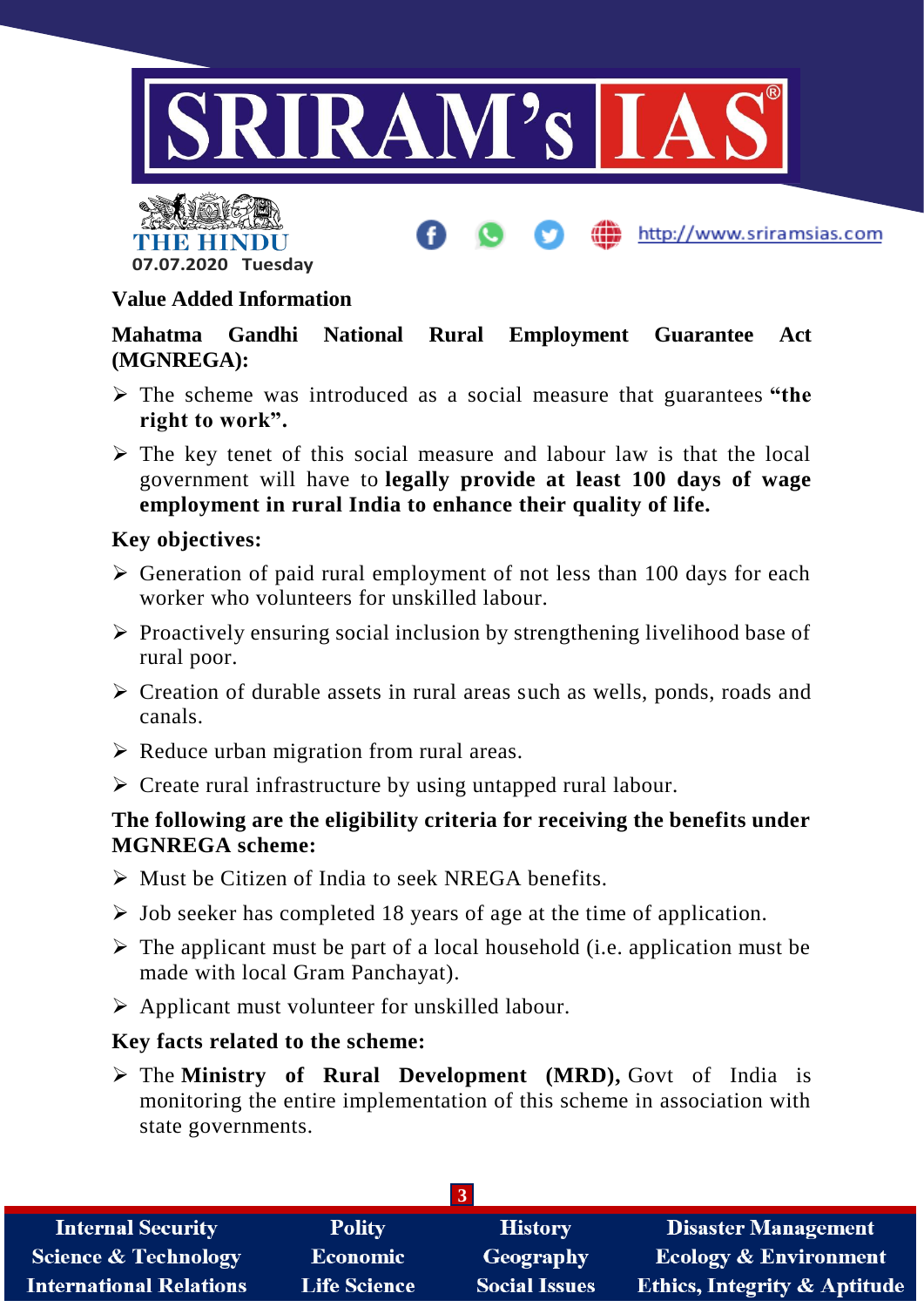

http://www.sriramsias.com



- **Individual beneficiary oriented works** can be taken up on the cards of Scheduled Castes and Scheduled Tribes, small or marginal farmers or beneficiaries of land reforms or beneficiaries under the Indira Awaas Yojana of the Government of India.
- $\triangleright$  Within 15 days of submitting the application or from the day work is demanded, **wage employment will be provided to the applicant.**
- **Right to get unemployment allowance** in case employment is not provided within fifteen days of submitting the application or from the date when work is sought.
- **Social Audit of MGNREGA works is mandatory,** which lends to accountability and transparency.
- $\triangleright$  The Gram Sabha is the principal forum for wage seekers to raise their voices and make demands.
- $\triangleright$  It is the Gram Sabha and the Gram Panchayat which approves the shelf of works under MGNREGA and fix their priority.

#### **Role of Gram Sabha:**

- $\triangleright$  It determines the order of priority of works in the meetings of the Gram Sabha keeping in view potential of the local area, its needs, local resources.
- $\triangleright$  Monitor the execution of works within the GP.

#### **Roles of Gram Panchayat:**

- $\triangleright$  Receiving applications for registration
- $\triangleright$  Verifying registration applications
- $\triangleright$  Registering households
- $\triangleright$  Issuing Job Cards (JCs)
- $\triangleright$  Receiving applications for work
- $\triangleright$  Issuing dated receipts for these applications for work
- $\triangleright$  Allotting work within fifteen days of submitting the application or from the date when work is sought in the case of an advance application.

| <b>Internal Security</b>        | <b>Polity</b>       | <b>History</b>       | <b>Disaster Management</b>              |
|---------------------------------|---------------------|----------------------|-----------------------------------------|
| <b>Science &amp; Technology</b> | <b>Economic</b>     | Geography            | <b>Ecology &amp; Environment</b>        |
| <b>International Relations</b>  | <b>Life Science</b> | <b>Social Issues</b> | <b>Ethics, Integrity &amp; Aptitude</b> |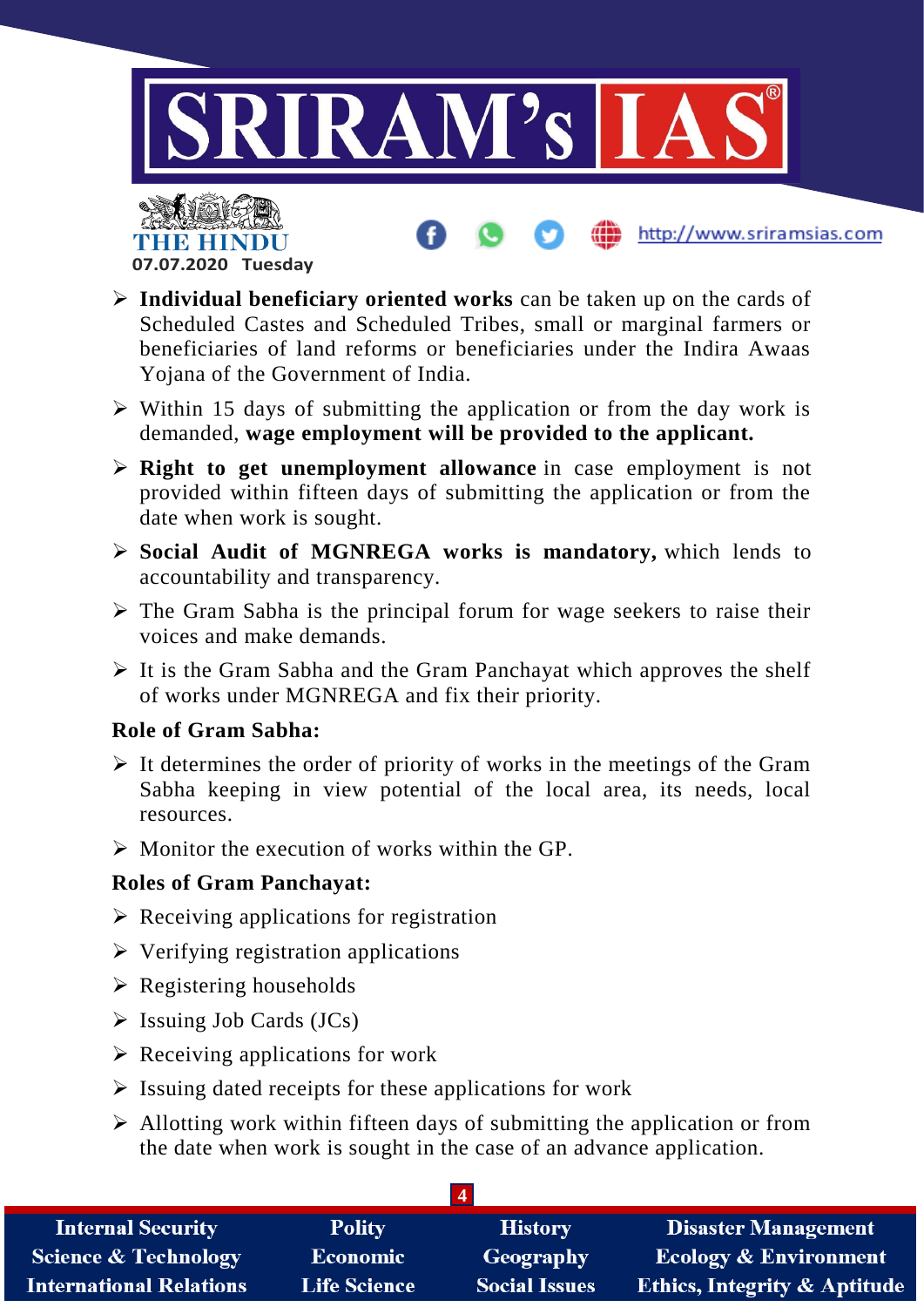



 $\triangleright$  Identification and planning of works, developing shelf of projects including determination of the order of their priority.

http://www.sriramsias.com

#### **Responsibilities of State Government in MGNREGA:**

- $\triangleright$  Frame Rules on matters pertaining to State responsibilities under Section 32 of the Act ii) Develop and notify the Rural Employment Guarantee Scheme for the State.
- $\triangleright$  Set up the State Employment Guarantee Council (SEGC).
- $\triangleright$  Set up a State level MGNREGA implementation agency/ mission with adequate number of high calibre professionals.
- $\triangleright$  Set up a State level MGNREGA social audit agency/directorate with adequate number of people with knowledge on MGNREGA processes and demonstrated commitment to social audit.
- Establish and operate a State Employment Guarantee Fund (SEGF).

#### **Trinamool, CPI oppose postal ballots for 65-plus voters**

- $\triangleright$  The chorus against the Election Commission's decision to extend the postal ballot facility to voters who are 65 years or above has grown with the Trinamool Congress and the Communist Party of India shooting off letters to Chief Election Commissioner (CEC) Sunil Arora opposing the move.
- $\triangleright$  They said that with the postal ballot, there was a greater chance of disclosure of voter's preference to the public at large, which violated the fundamental premise of secrecy of vote

#### **Background:**

 The EC notified amendments to the **Conduct of Election Rules** on June 19, extending the postal ballot facility — that so far was available only for armed forces personnel and government servants posted abroad — to those above 65 years and any one suffering from COVID-19.

| <b>Internal Security</b>        | <b>Polity</b>       | <b>History</b>       | Disaster Management                     |
|---------------------------------|---------------------|----------------------|-----------------------------------------|
| <b>Science &amp; Technology</b> | <b>Economic</b>     | Geography            | <b>Ecology &amp; Environment</b>        |
| <b>International Relations</b>  | <b>Life Science</b> | <b>Social Issues</b> | <b>Ethics, Integrity &amp; Aptitude</b> |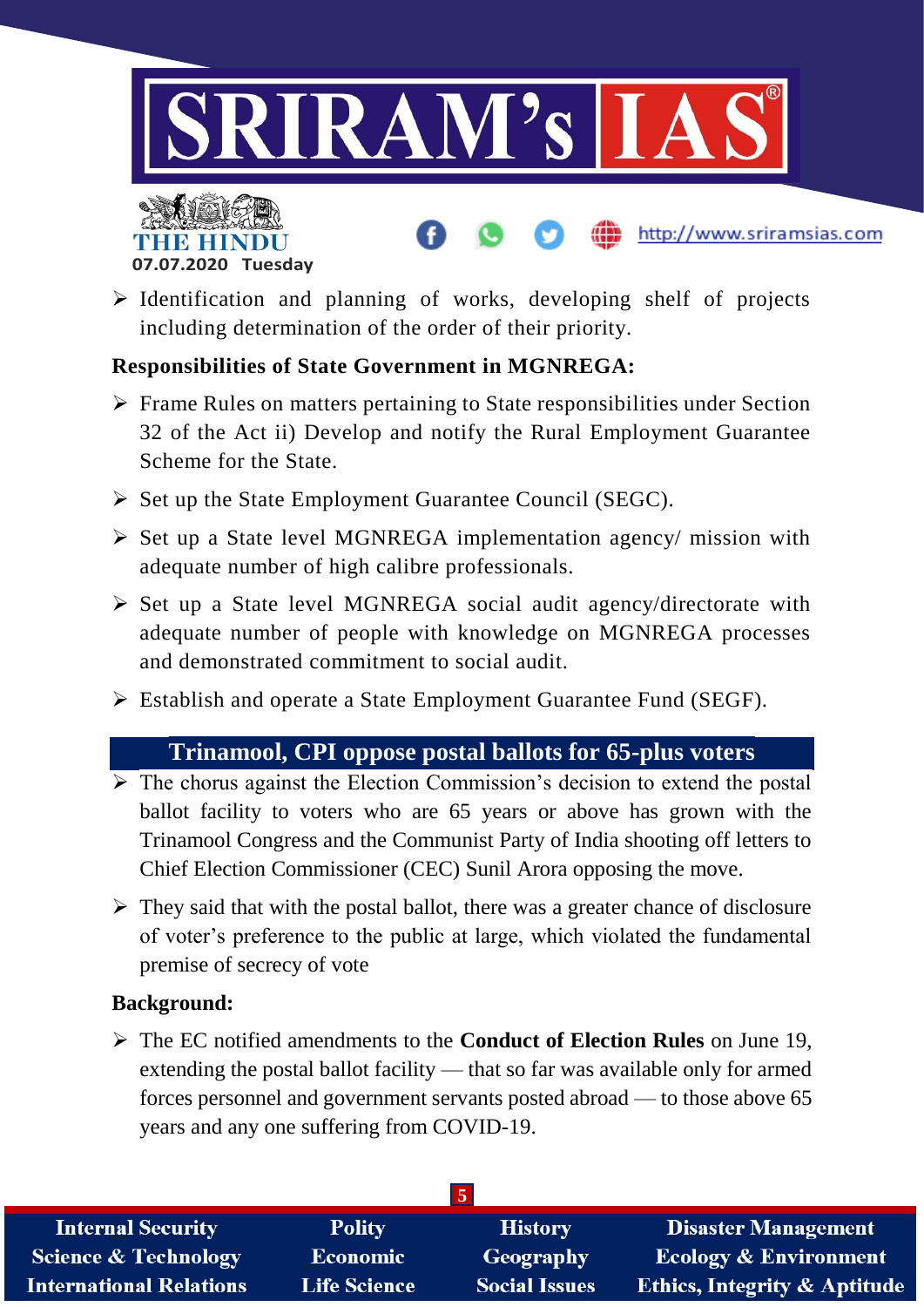

#### **Opium seizures: India in top five list**

#### **Key findings of World Drug Report 2020:**

- $\triangleright$  The fourth highest seizure of opium in 2018 was reported from India, after Iran, Afghanistan and Pakistan, according to the latest World Drug Report of the **United Nations Office on Drugs and Crime (UNODC)**.
- $\triangleright$  The maximum of 644 tonnes of opium was seized in Iran, followed by 27 tonnes in Afghanistan and 19 tonnes in Pakistan. In India, the figure stood at four tonnes in 2018. In terms of heroin seizure (1.3 tonnes), India was at the 12th position in the world.
- $\triangleright$  Again, Iran reported the highest seizure of heroin (25 tonnes), followed by Turkey, United States, China, Pakistan and Afghanistan. Heroin is manufactured from the morphine extracted from the seed pod of opium poppy plants.

#### **Global pattern:**

- $\triangleright$  From Myanmar, which accounts for 7% of the global opium production, and Laos, where 1% of the opium is produced, it is supplied to east and south-east Asia and Oceania. Mexico accounts for 6% of the global opium production, while Colombia and Guatemala account for less than 1% of global production.
- $\triangleright$  The report said that the global area under opium poppy cultivation declined for the second year in a row in 2019. It went down by 17% in 2018 and by 30% in 2019. "The global area under opium poppy cultivation is nevertheless still substantially larger than a decade ago and at similar level of the global area under coca cultivation," the report said.
- $\triangleright$  Despite the decline in cultivation, opium production remained stable in 2019, with higher yields reported in the main opium production areas. "Taking opium consumption into account, the estimated global opium production in 2019 would have been sufficient to manufacture 472-722 tonnes of heroin...," said the report.
- $\triangleright$  The opiates seized in the largest quantity in 2018 continued to be opium (704) tonnes), followed by heroin (97 tonnes) and morphine (43 tonnes). "Globally, 47 countries reported opium seizures, 30 countries reported morphine seizures and 103 countries reported heroin seizures in 2018, suggesting that trafficking

| <b>Internal Security</b>        | <b>Polity</b>       | <b>History</b>       | <b>Disaster Management</b>              |
|---------------------------------|---------------------|----------------------|-----------------------------------------|
| <b>Science &amp; Technology</b> | Economic            | Geography            | <b>Ecology &amp; Environment</b>        |
| <b>International Relations</b>  | <b>Life Science</b> | <b>Social Issues</b> | <b>Ethics, Integrity &amp; Aptitude</b> |